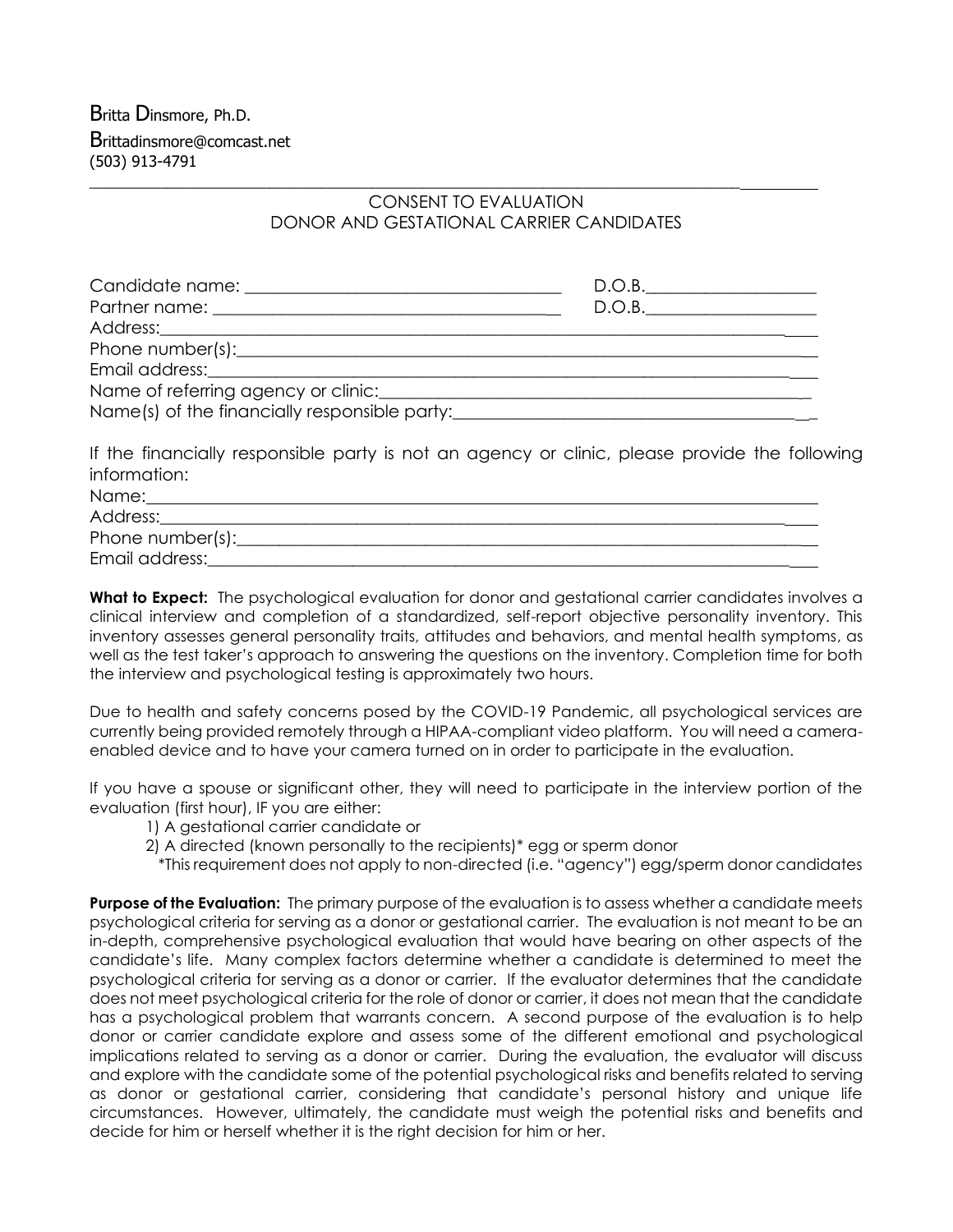**Potential Risks:** There are risks involved in participating in a psychological evaluation. Certain questions or topics may trigger uncomfortable feelings or self-awareness or may bring to light differences in perspectives between partners. In addition, the evaluator may conclude that the candidate does not meet the psychological guidelines, meaning that the candidate may not have the opportunity to serve as a donor or carrier. This may lead to feelings of rejection, shame, disappointment, sadness, or anger.

**Transmission of Evaluation Results:** After the evaluation is completed, a report will be written that summarizes information obtained in the interview and testing, and makes a statement about whether the candidate has been determined to meet psychological criteria for serving as a donor or gestational carrier. This report will be released to the referring agency or clinic. Information that, in the opinion of the evaluator, is relevant to the recipients or intended parents may also be released directly to the recipients or intended parents. In the case of a non-directed/non-identity disclosed (i.e. "agency") donor, this will not involve any personally identifying information. The candidate will not receive a copy of the report and only limited feedback about the recommendations will be available to the candidate.

**Confidentiality:** There are some disclosures by a candidate that would require or permit the Dr. Dinsmore to release otherwise confidential information to other parties. These include:

- 1) Threat of clear and imminent harm to self or others,
- 2) Clear indication of abuse or neglect of a child, elder, or cognitively impaired individual,
- 3) If records are subpoenaed or court ordered to be released

Federal law (HIPAA) requires that the privacy of a candidate's health information be protected and that the candidate be informed in writing of how protected information may be used or disclosed and how a candidate may access this information. A written copy of HIPAA policies is available upon request.

**Rights:** You have the right to request information about Dr. Dinsmore's training and experience. You also have the right to request a referral for another appropriately qualified mental health provider who may be able to conduct the evaluation. You have the right to refuse to participate in the evaluation, although your referring agency or clinic may be unwilling to allow you to participate in serving as a donor or carrier without a psychological evaluation. You have the right to discontinue your participation in the evaluation at any time. Finally, you have the right to revoke your consent for the information obtained in the evaluation to be released to parties you initially authorized release to, except for information that has already been released. However, your referring agency or clinic may be unwilling to allow you to participate in serving as a donor or carrier without the release of this information.

**Consent to Terms of Evaluation:** Your signature below indicates that you:

- 1) Understand the conditions outlined above and agree to undergo a psychological evaluation under these conditions
- 2) Have received a copy of the HIPAA policies/procedures if you have requested one
- 3) Understand/ agree that no doctor-patient relationship exists between Dr. Dinsmore and yourself
- 4) You will not hold Dr. Dinsmore legally responsible for decisions or outcomes resulting from this evaluation or the records created by it.

| Printed Name of Candidate | Date of Birth |
|---------------------------|---------------|
| Signature of Candidate    | Date          |
| Printed Name of Partner   | Date of Birth |
| Signature of Partner      | Date          |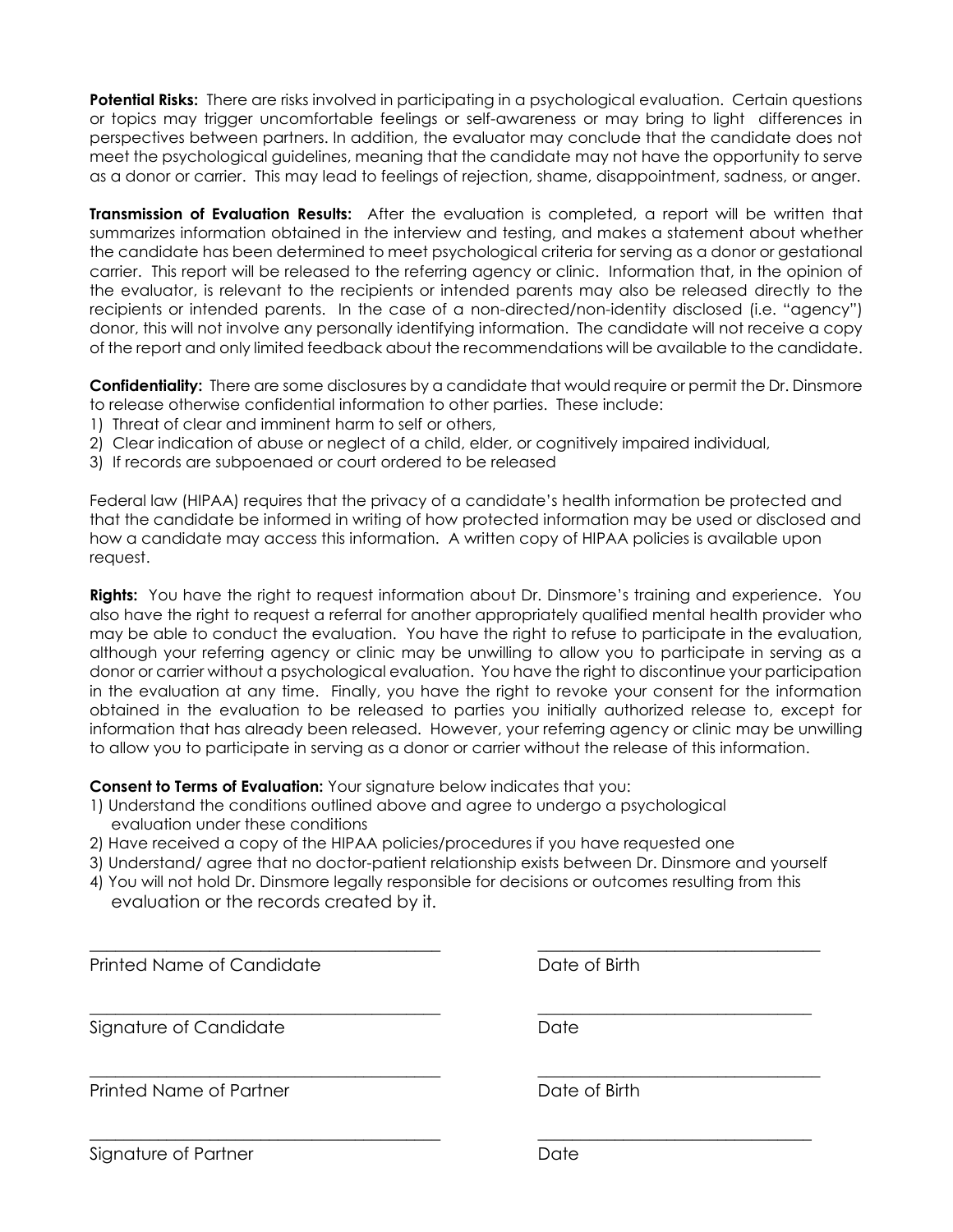For *all* Gestational Carrier candidates and for *Directed* Donor candidates (i.e. donor candidates personally known to recipients), please have partner (if applicable) complete a copy of this form

# **CLINICAL INFORMATION**

## **I. CONTACT INFORMATION**

| Full Name:    | Date of birth: |
|---------------|----------------|
| Address:      |                |
| Phone number: | Email address: |

## **II. DEMOGRAPHICS**

| Age: Ethnicity:                                                                                                                                                                                                                |           |             |                                                        |
|--------------------------------------------------------------------------------------------------------------------------------------------------------------------------------------------------------------------------------|-----------|-------------|--------------------------------------------------------|
| Preferred pronoun(s):                                                                                                                                                                                                          |           |             |                                                        |
|                                                                                                                                                                                                                                |           |             | Year: The Manager of the Manager of the Search Studies |
|                                                                                                                                                                                                                                |           |             |                                                        |
| Additional training, certification, or licensure:                                                                                                                                                                              |           |             | Year:                                                  |
| Occupation: Network of the Contract of the Contract of the Contract of the Contract of the Contract of the Contract of the Contract of the Contract of the Contract of the Contract of the Contract of the Contract of the Con | Employer: |             |                                                        |
| Length of time with current employer:                                                                                                                                                                                          |           | Ever fired? |                                                        |

## **III. CURRENT RELATIONSHIPS/FAMILY INFORMATION**

|                                           | Relationship Status: __Single __Committed relationship __Married __Divorced __Widowed __Other |                        |  |
|-------------------------------------------|-----------------------------------------------------------------------------------------------|------------------------|--|
|                                           | If in a committed relationship, how long in this relationship?                                | If married, what year: |  |
| Approximate dates of any prior marriages: |                                                                                               |                        |  |
|                                           |                                                                                               |                        |  |

In addition to partner and/or children, does anyone else live with you?<br><u>\_\_\_\_\_\_\_\_\_\_\_\_\_\_\_\_\_\_\_\_\_\_\_\_\_\_\_\_\_\_\_\_\_\_</u>

#### List any biological children you have:

| Child's Name | Child's<br>Age | Child's<br>Gender<br>Identity | Name of Child's other<br>Parent if not Current<br>Partner | If other Parent is not Current Partner,<br>Note Child Custody/Visitation<br>Arrangements |
|--------------|----------------|-------------------------------|-----------------------------------------------------------|------------------------------------------------------------------------------------------|
|              |                |                               |                                                           |                                                                                          |
|              |                |                               |                                                           |                                                                                          |
|              |                |                               |                                                           |                                                                                          |
|              |                |                               |                                                           |                                                                                          |

Please indicate any pregnancies ending in miscarriage, stillbirth, or abortion: \_\_\_\_\_\_\_\_\_\_\_\_\_\_\_\_\_\_\_\_\_\_\_\_\_\_\_\_\_

List any children your current partner has from prior relationships that live in your home part- or full time:

 $\_$  ,  $\_$  ,  $\_$  ,  $\_$  ,  $\_$  ,  $\_$  ,  $\_$  ,  $\_$  ,  $\_$  ,  $\_$  ,  $\_$  ,  $\_$  ,  $\_$  ,  $\_$  ,  $\_$  ,  $\_$  ,  $\_$  ,  $\_$  ,  $\_$  ,  $\_$  ,  $\_$  ,  $\_$  ,  $\_$  ,  $\_$  ,  $\_$  ,  $\_$  ,  $\_$  ,  $\_$  ,  $\_$  ,  $\_$  ,  $\_$  ,  $\_$  ,  $\_$  ,  $\_$  ,  $\_$  ,  $\_$  ,  $\_$  ,

| Child's Name | Child's<br>Age | Child's<br>Gender<br>Identity | Child Custody/Visitation Arrangements |
|--------------|----------------|-------------------------------|---------------------------------------|
|              |                |                               |                                       |
|              |                |                               |                                       |
|              |                |                               |                                       |

For either your own children or children of your partner who live in your home part- or full-time, please note any chronic medical issues or mental health concerns (including depression, anxiety, ADHD, eating disorders, Autism Spectrum Disorder, or substance abuse/addiction), developmental delays, learning disabilities, or significant emotional/behavioral difficulties:\_\_\_\_\_\_\_\_\_\_\_\_\_\_\_

 $\_$  ,  $\_$  ,  $\_$  ,  $\_$  ,  $\_$  ,  $\_$  ,  $\_$  ,  $\_$  ,  $\_$  ,  $\_$  ,  $\_$  ,  $\_$  ,  $\_$  ,  $\_$  ,  $\_$  ,  $\_$  ,  $\_$  ,  $\_$  ,  $\_$  ,  $\_$  ,  $\_$  ,  $\_$  ,  $\_$  ,  $\_$  ,  $\_$  ,  $\_$  ,  $\_$  ,  $\_$  ,  $\_$  ,  $\_$  ,  $\_$  ,  $\_$  ,  $\_$  ,  $\_$  ,  $\_$  ,  $\_$  ,  $\_$  ,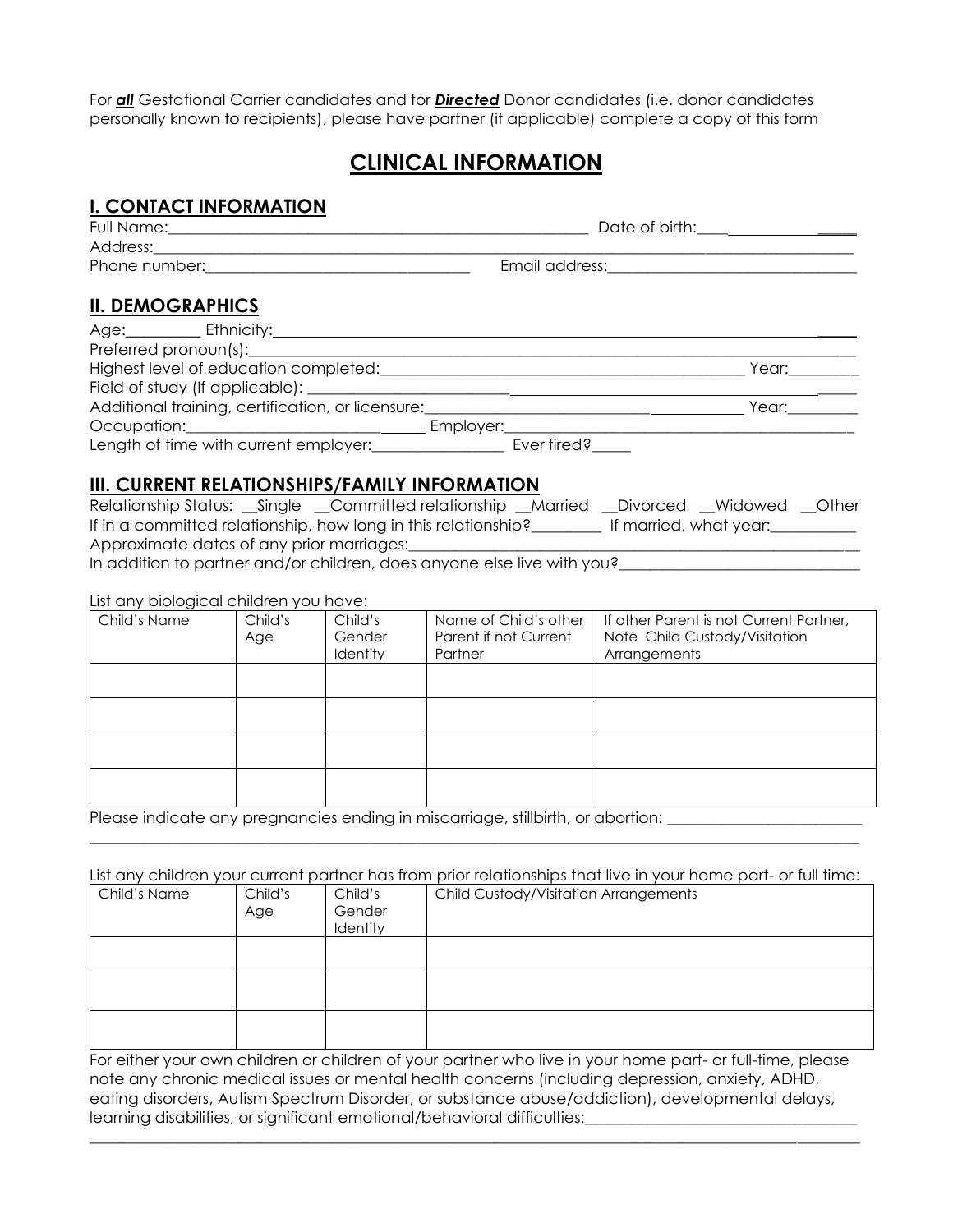## **IV. FAMILY OF ORIGIN INFORMATION**

Were your own biological parents married? \_\_\_\_\_ If not, did they live together? \_\_\_\_ If they were married or lived together, are they still married or living together? If they separated/divorced, how old were you when they separated?\_\_\_ How was custody/visitation handled?

Did either of your parents subsequently remarry or have a live-in partner?

If either of your biological parents is deceased:

How old were you at the time?\_\_\_\_\_ What was the cause of death:\_\_\_\_\_\_\_\_\_\_\_\_\_\_\_\_\_

Please list your siblings below:

| Sibling's Name | Sibling's<br>Age | Sibling's<br>Gender<br>Identity | Full<br>Sibling<br>(Y/N) ș | If Half- or Step-sibling,<br>indicate maternal or<br>paternal |
|----------------|------------------|---------------------------------|----------------------------|---------------------------------------------------------------|
|                |                  |                                 |                            |                                                               |
|                |                  |                                 |                            |                                                               |
|                |                  |                                 |                            |                                                               |
|                |                  |                                 |                            |                                                               |

## **V. History of Involvement in the Legal System**

Please indicate below any history of arrests, noting the offense, approximate date(s)/age(s), and the outcome: \_\_\_\_\_\_\_\_\_\_\_\_\_\_\_\_\_\_\_\_\_\_\_\_\_\_\_\_\_\_\_\_\_\_\_\_\_\_\_\_\_\_\_\_\_\_\_\_\_\_\_\_\_\_\_\_\_\_\_\_\_\_\_\_\_\_\_\_\_\_\_\_\_\_\_\_\_\_\_\_\_\_\_\_\_\_\_\_\_

 $\_$  ,  $\_$  ,  $\_$  ,  $\_$  ,  $\_$  ,  $\_$  ,  $\_$  ,  $\_$  ,  $\_$  ,  $\_$  ,  $\_$  ,  $\_$  ,  $\_$  ,  $\_$  ,  $\_$  ,  $\_$  ,  $\_$  ,  $\_$  ,  $\_$  ,  $\_$  ,  $\_$  ,  $\_$  ,  $\_$  ,  $\_$  ,  $\_$  ,  $\_$  ,  $\_$  ,  $\_$  ,  $\_$  ,  $\_$  ,  $\_$  ,  $\_$  ,  $\_$  ,  $\_$  ,  $\_$  ,  $\_$  ,  $\_$  ,

 $\overline{\phantom{a}}$  , and the set of the set of the set of the set of the set of the set of the set of the set of the set of the set of the set of the set of the set of the set of the set of the set of the set of the set of the s

## **VI. Substance Use History**

Please indicate your current and historical use of substances below

| .            | <u>ool oolioilli alla liisiolloal oso ol soissialloos isolo l</u>                                              |                   |                     |                    |
|--------------|----------------------------------------------------------------------------------------------------------------|-------------------|---------------------|--------------------|
|              | Current Use:                                                                                                   | If No Current but | Any Use During      | Any Problem with   |
|              | Frequency &                                                                                                    | Prior Use: Note   | Pregnancy or        | Abuse or Addiction |
|              | Amount                                                                                                         | Age/Dates         | Difficulty Stopping |                    |
|              |                                                                                                                |                   |                     |                    |
|              |                                                                                                                |                   | during pregnancy?   |                    |
| Alcohol      |                                                                                                                |                   |                     |                    |
|              |                                                                                                                |                   |                     |                    |
| Tobacco      |                                                                                                                |                   |                     |                    |
|              |                                                                                                                |                   |                     |                    |
| Marijuana    |                                                                                                                |                   |                     |                    |
|              |                                                                                                                |                   |                     |                    |
| Other        |                                                                                                                |                   |                     |                    |
| Recreational |                                                                                                                |                   |                     |                    |
|              |                                                                                                                |                   |                     |                    |
| Drugs        |                                                                                                                |                   |                     |                    |
|              | 0 در در این است و در است و در در در است از است و است و در است و در است و در است و در است و در است و در است و ا |                   |                     |                    |

Please note any problems with abuse of or addiction to prescription drugs?\_\_\_\_\_\_\_

Please note any significant negative outcomes due to personal substance use/abuse (i.e. DUII, physical fight, job loss):\_\_\_\_\_\_\_\_\_\_\_\_\_\_\_\_\_\_\_\_\_\_\_\_\_\_\_\_\_\_\_\_\_\_\_\_\_\_\_\_\_\_\_\_\_\_\_\_\_\_\_\_\_\_\_\_\_\_\_\_\_\_\_\_\_\_\_\_\_\_\_\_\_\_\_

 $\_$  ,  $\_$  ,  $\_$  ,  $\_$  ,  $\_$  ,  $\_$  ,  $\_$  ,  $\_$  ,  $\_$  ,  $\_$  ,  $\_$  ,  $\_$  ,  $\_$  ,  $\_$  ,  $\_$  ,  $\_$  ,  $\_$  ,  $\_$  ,  $\_$  ,  $\_$  ,  $\_$  ,  $\_$  ,  $\_$  ,  $\_$  ,  $\_$  ,  $\_$  ,  $\_$  ,  $\_$  ,  $\_$  ,  $\_$  ,  $\_$  ,  $\_$  ,  $\_$  ,  $\_$  ,  $\_$  ,  $\_$  ,  $\_$  ,